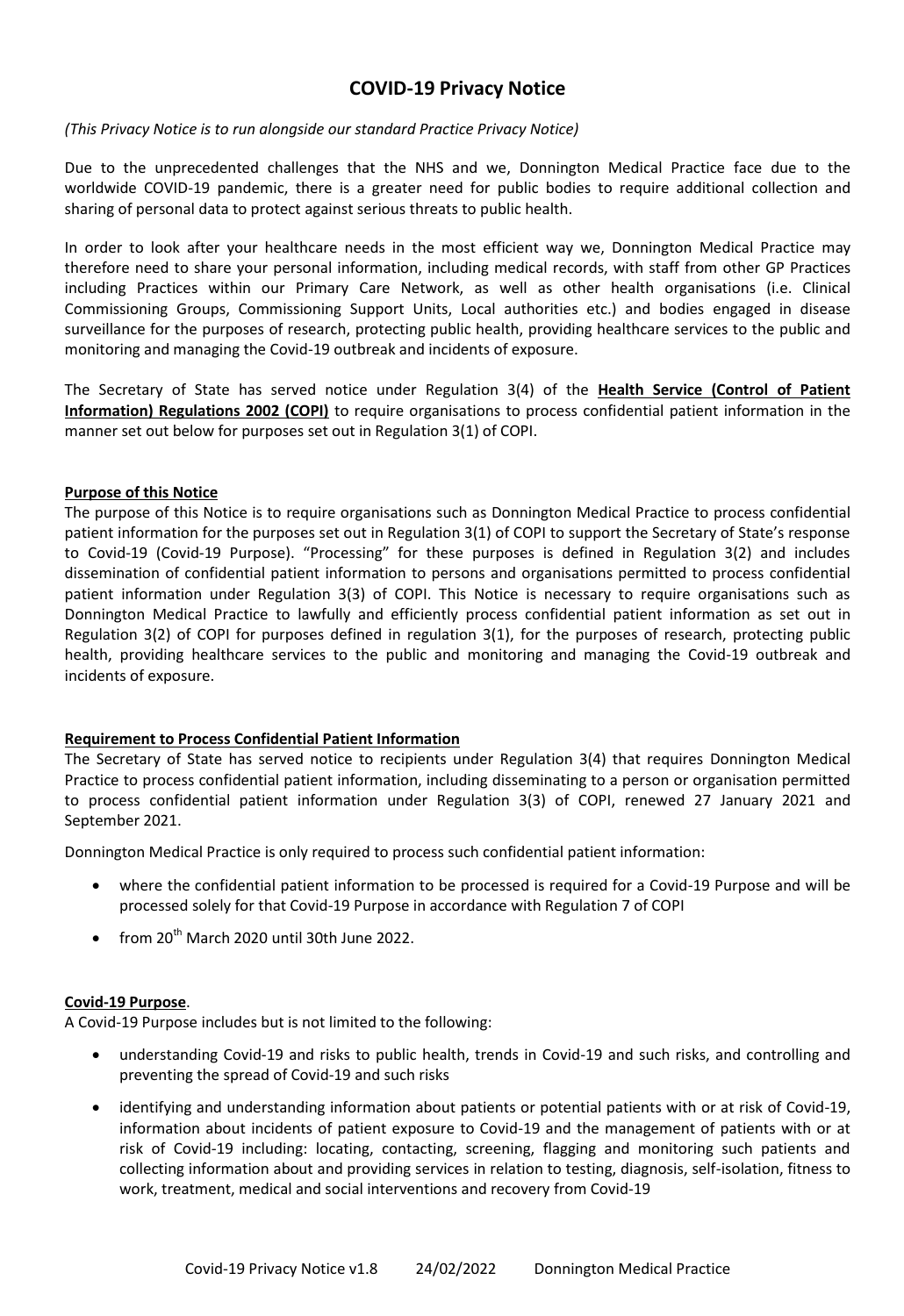- understanding information about patient access to health services and adult social care services and the need for wider care of patients and vulnerable groups as a direct or indirect result of Covid-19 and the availability and capacity of those services or that care
- monitoring and managing the response to Covid-19 by health and social care bodies and the Government including providing information to the public about Covid-19 and its effectiveness and information about capacity, medicines, equipment, supplies, services and the workforce within the health services and adult social care services
- delivering services to patients, clinicians, the health services and adult social care services workforce and the public about and in connection with Covid-19, including the provision of information, fit notes and the provision of health care and adult social care services
- research and planning in relation to Covid-19.

# **Recording of processing**

A record will be kept by Donnington Medical Practice of all data processed under this Notice.

## **Sending Public Health Messages**

Data protection and electronic communication laws will not stop Donnington Medical Practice from sending public health messages to you, either by phone, text or email as these messages are not direct marketing.

## **Digital Consultations**

It may also be necessary, where the latest technology allows Donnington Medical Practice to do so, to use your information and health data to facilitate digital consultations and diagnoses and we will always do this with your security in mind.

## **Research and Pandemic Planning**

The Secretary of State has directed NHS Digital to collect, process and analyse data in connection with COVID-19 to support the Secretary of State's response to COVID-19 and support various COVID-19 purposes set out in the COVID-19 Public Health Directions 2020, 17 March 2020 (as amended) (COVID-19 Direction) and below. This enables NHS Digital to collect data and analyse and link the data for COVID-19 purposes with other data held by NHS Digital.

The purpose of the data collection is also to respond to the intense demand for General Practice data to be shared in support of vital planning and research for COVID-19 purposes, including under the general legal notice issued by the Secretary of State under Regulation 3(4) of the Health Service (Control of Patient Information) Regulations 2002 (COPI).

NHS Digital has therefore been requested by the joint co-chairs of the Joint GP IT Committee (JGPITC) (the BMA and RCGP) to provide a tactical solution during the period of the COVID-19 pandemic to meet this demand and to relieve the growing burden and responsibility on General Practices. On 15 April 2020 the BMA and RCGP therefore gave their support via JGPITC to NHS Digital's proposal to use the General Practice Extraction Service (GPES) to deliver a data collection from General Practices, at scale and pace, as a tactical solution to support the COVID-19 response in the pandemic emergency period.

It is a requirement of the JGPITC that all requests by organisations to access and use this data will need to be made via the NHSX SPOC COVID-19 request process, that will triage and prioritise these requests and refer appropriate requests on to the NHS Digital Data Access Request Service (DARS). NHS Digital will consult with representatives of the BMA and the RCGP on all requests for access to the data. An outline of the process for this agreed with the BMA and the RCGP is published here. Requests by organisations to access record level data from this collection will also be subject to Independent Group Advising on the Release of Data (IGARD) consideration. Data applicants will need to demonstrate they have a lawful basis to access the data for COVID-19 purposes.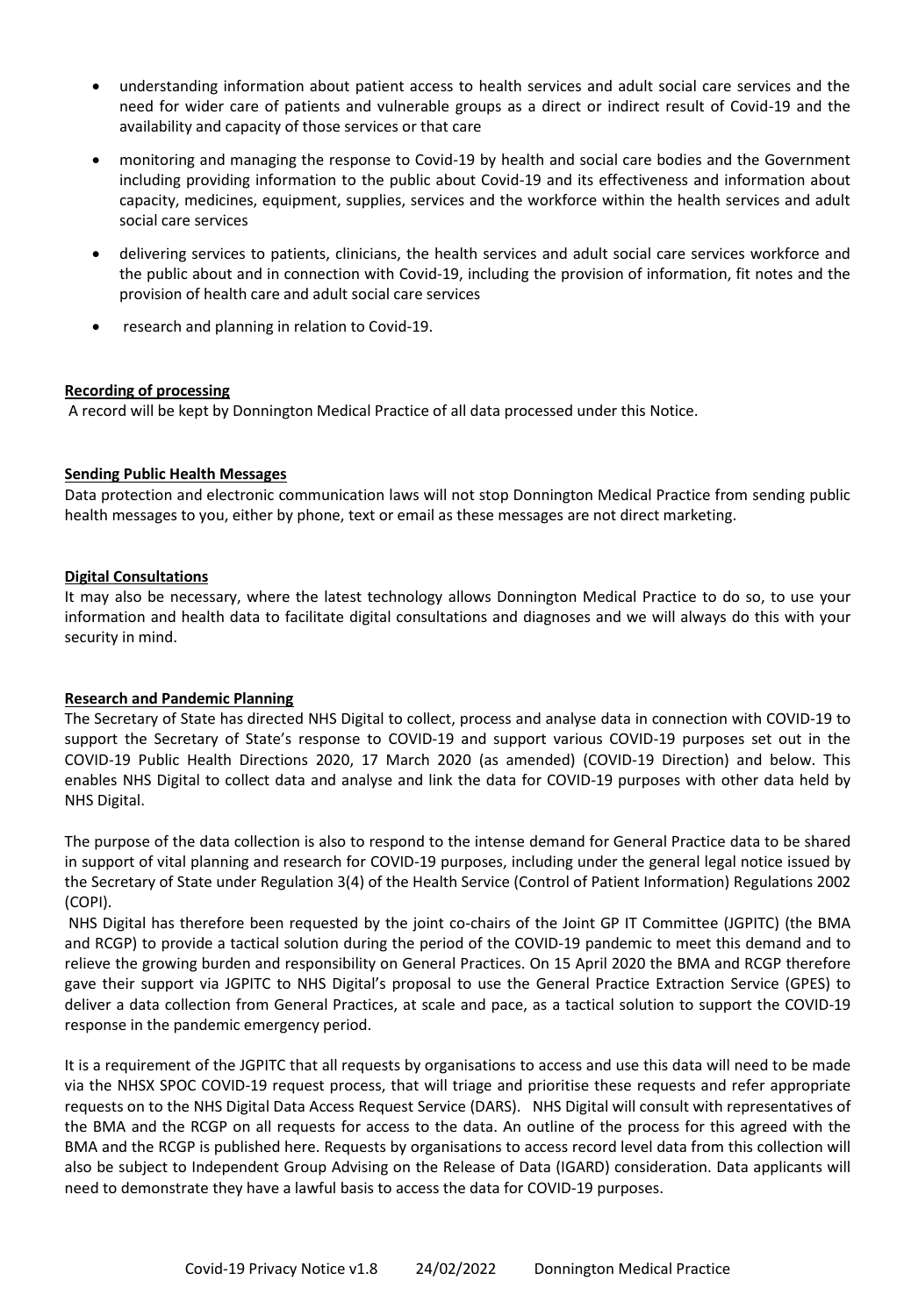# **Benefits of this sharing**

Organisations, including the Government, health and social care organisations and researchers need access to this vital data for a range of COVID-19 purposes, to help plan, monitor and manage the national response to the COVID-19 pandemic, which will help save lives. COVID-19 purposes for which this data may be analysed and used may include:

- understanding COVID-19 and risks to public health, trends in COVID-19 and such risks, and controlling and preventing the spread of COVID-19 and such risks
- identifying and understanding information about patients or potential patients with, or at risk of COVID-19, information about incidents of patient exposure to COVID-19 and the management of patients with or at risk of COVID-19 including: locating, contacting, screening, flagging and monitoring such patients and collecting information about and providing services in relation to testing, diagnosis, self-isolation, fitness to work, treatment, medical and social interventions and recovery from COVID19
- understanding information about patient access to health services and adult social care services as a direct or indirect result of COVID-19, and the availability and capacity of those services • monitoring and managing the response to COVID-19 by health and social care bodies and the Government including providing information to the public about COVID-19 and its effectiveness and information about capacity, medicines, equipment, supplies, services and the workforce within the health services and adult social care services
- delivering services to patients, clinicians, the health services and adult social care services workforce and the public about and in connection with COVID-19, including the provision of information, fit notes and the provision of health care and adult social care services; and
- research and planning in relation to COVID-19.

Data may be analysed and linked to other data held by NHS Digital or held by other organisations to which access to the data is granted for COVID-19 purposes, through the process described above.

Data will be collected nationally from all GP Practices by NHS Digital every fortnight. All requests to access this data will be triaged through the NHSX SPOC COVID-19 request process and assessed and fulfilled by NHS Digital through DARS. This will significantly reduce the burden on General Practice at a time when demand on resources is high, enabling General Practice to focus on delivering health care and support to patients. It will also reduce compliance burden and risk for General Practice associated with sharing data and complying with the terms of the general legal notice issued under COPI, which applies to General Practices.

## **Legal Basis for this collection**

NHS Digital has been directed by the Secretary of State under section 254 of the 2012 Act under the COVID-19 Direction to establish and operate a system for the collection and analysis of the information specified for this service: GPES Data for Pandemic Planning and Research (COVID-19). A copy of the COVID-19 Direction is published here: https://digital.nhs.uk//about-nhs-digital/corporate-information-and-documents/directions-anddataprovision-notices/secretary-of-state-directions/covid-19-public-health-directions-2020.

Details of the information to be collected can be found on the NHS Digital website – Specification of this DPN. Type 1 objections will be upheld in collecting this data from General Practices and therefore the data for those patients who have registered a Type 1 objection with their GP will not be collected. The Type 1 objection prevents an individual's personal identifiable confidential information from being shared outside of their GP Practice except when it is being used for the purposes of their direct care. The National Data Opt-Out will not apply to the collection of the data, as this is a collection which is required by law.

This information is required by NHS Digital under section 259(1)(a) of the 2012 Act to comply with the COVID-19 Direction. In line with section 259(5) of the 2012 Act, all organisations in England that are within the scope of this Notice, as identified below under Health and Social Care Bodies within the scope of the collection, must comply with the requirement and provide information to NHS Digital in the form, manner and for the period specified in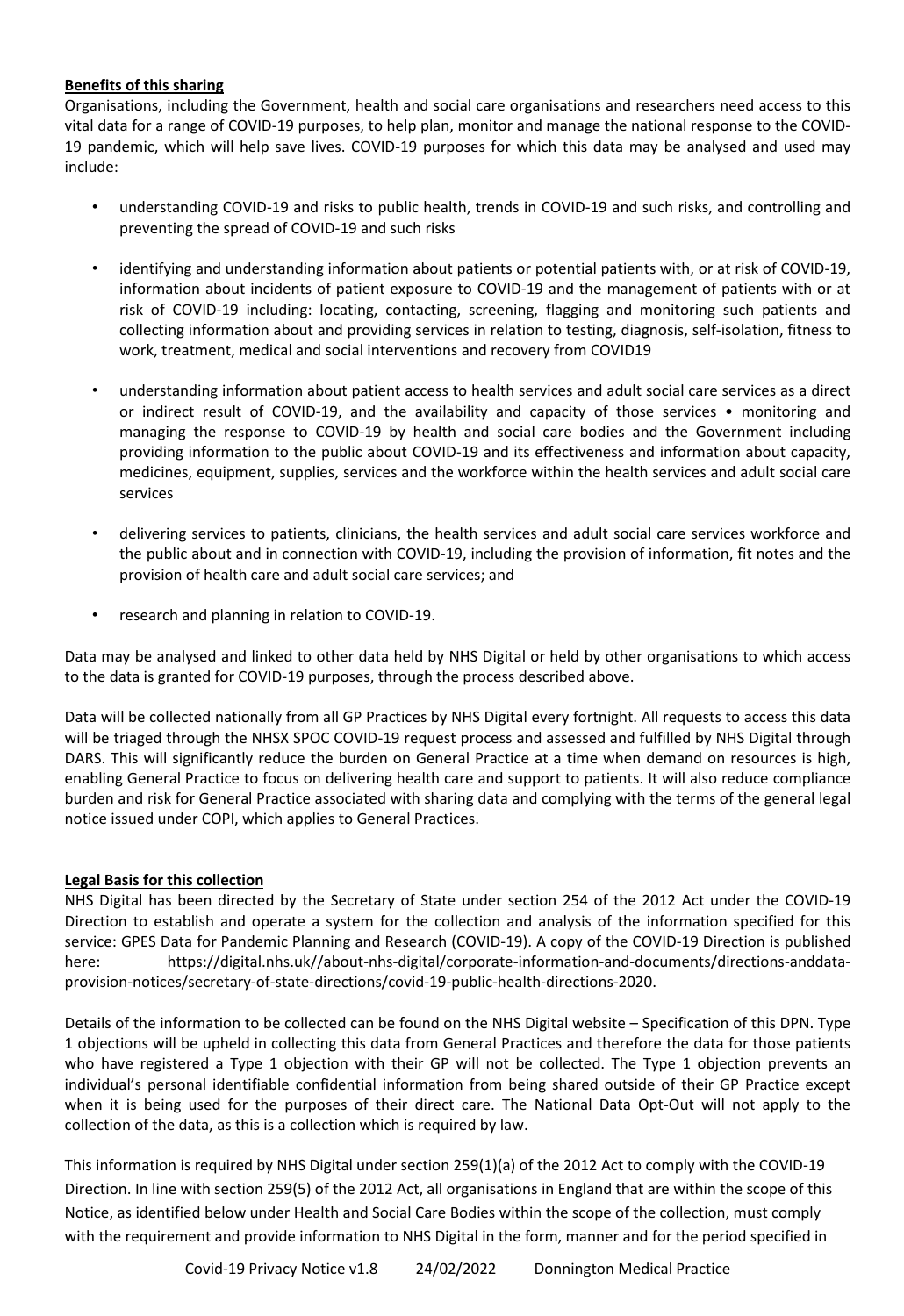this Notice. This Notice is issued in accordance with the procedure published as part of NHS Digital's duty under section 259(8) of the 2012 Act.

In August 2020, the NHS announced that the seasonal national flu immunisation programme criteria for 2020 - 2021 will be expanded to include patients on the SPL. Therefore, to provide information that will support the identification of patients at moderate or high risk of complications from flu, a revision to the weekly extract of data has taken place. This, version three of the extract for the purpose of maintaining and updating the SPL, will continue until the expiry of the COVID-19 Direction. This is currently 30th June 2022. The frequency of the data collection may change in response to demand.

| Data collection extracted on a weekly basis week<br>commencing 13 April 2020                                                                                                                                                                                                                                                                                                                                                                                                                                                                                                                                                                                                                                                                                                                                                                                                                                            | Revised weekly data collection. The first collection is<br>due week commencing 28 September 220                                                                                                                                                                                                                                                                                                                                                                                                                                                                                                                                                                                                                                                                                                                                                                                                                    |
|-------------------------------------------------------------------------------------------------------------------------------------------------------------------------------------------------------------------------------------------------------------------------------------------------------------------------------------------------------------------------------------------------------------------------------------------------------------------------------------------------------------------------------------------------------------------------------------------------------------------------------------------------------------------------------------------------------------------------------------------------------------------------------------------------------------------------------------------------------------------------------------------------------------------------|--------------------------------------------------------------------------------------------------------------------------------------------------------------------------------------------------------------------------------------------------------------------------------------------------------------------------------------------------------------------------------------------------------------------------------------------------------------------------------------------------------------------------------------------------------------------------------------------------------------------------------------------------------------------------------------------------------------------------------------------------------------------------------------------------------------------------------------------------------------------------------------------------------------------|
|                                                                                                                                                                                                                                                                                                                                                                                                                                                                                                                                                                                                                                                                                                                                                                                                                                                                                                                         |                                                                                                                                                                                                                                                                                                                                                                                                                                                                                                                                                                                                                                                                                                                                                                                                                                                                                                                    |
| All patients with defined long-term medical conditions<br>which pose a COVID-19 risk, identified as clinically<br>extremely vulnerable to that risk and/or on certain<br>drug treatments as below:                                                                                                                                                                                                                                                                                                                                                                                                                                                                                                                                                                                                                                                                                                                      | defined<br>medical<br>All<br>patients with<br>long-term<br>conditions which pose a COVID-19 risk, identified as<br>clinically extremely vulnerable/potentially clinically<br>vulnerable to that risk and/or on certain drug<br>treatments as below:                                                                                                                                                                                                                                                                                                                                                                                                                                                                                                                                                                                                                                                                |
| Medical Conditions that provide information on<br>clinically vulnerable patients<br>Severe asthma and dust related lung disease<br>with relevant treatment in the last 12 months<br>(asthma treatment & prednisolone OR high<br>dose cortiscosteroid safety card)<br>COPD emphysema, and associated<br>lung<br>$\bullet$<br>diseases with relevant treatment in the last 12<br>months (COPD drugs OR high dose high dose<br>cortiscosteroid safety card<br>Non-asthma and non-COPD respiratory disease<br>$\bullet$<br>Cancer(haem and others)<br>$\bullet$<br>Genetic, metabolic or autoimmune disease<br>$\bullet$<br>Immunosuppression drugs in the last 12<br>$\bullet$<br>months<br>Flu-like<br>respiratory<br>symptoms or<br>tract<br>$\bullet$<br>infections from 1 November 2019<br>Transplants with severe Immunosuppression<br>$\bullet$<br>drug treatment in the last 12 months<br>Pregnant in last 9 months | Medical Conditions that provide information on<br>clinically vulnerable patients<br>Severe asthma and dust related lung disease<br>$\bullet$<br>with relevant treatment in the last 12 months<br>(asthma treatment & prednisolone OR high<br>dose cortiscosteroid safety card)<br>COPD emphysema, and associated lung<br>$\bullet$<br>diseases with relevant treatment in the last<br>12 months (COPD drugs OR high dose high<br>dose cortiscosteroid safety card<br>Non-asthma<br>and<br>non-COPD<br>respiratory<br>$\bullet$<br>disease<br>Cancer(haem and others)<br>٠<br>Genetic, metabolic or autoimmune disease<br>٠<br>Immunosuppression drugs in the last 12<br>$\bullet$<br>months<br>Flu-like<br>symptoms or respiratory<br>tract<br>٠<br>infections from 1 November 2019<br>Transplants with severe Immunosuppression<br>$\bullet$<br>drug treatment in the last 12 months<br>Pregnant in last 9 months |
| Patients designated separately as at risk from<br>COVID-19 using high/medium/low<br>risk<br>SNOWED CT Codes, for example                                                                                                                                                                                                                                                                                                                                                                                                                                                                                                                                                                                                                                                                                                                                                                                                | No change<br>Patients designated separately as at risk from<br>COVID-19 using high/medium/low risk<br>SNOWED CT Codes, for example                                                                                                                                                                                                                                                                                                                                                                                                                                                                                                                                                                                                                                                                                                                                                                                 |
|                                                                                                                                                                                                                                                                                                                                                                                                                                                                                                                                                                                                                                                                                                                                                                                                                                                                                                                         | No change                                                                                                                                                                                                                                                                                                                                                                                                                                                                                                                                                                                                                                                                                                                                                                                                                                                                                                          |
| Patients with a COVID-19 activity code                                                                                                                                                                                                                                                                                                                                                                                                                                                                                                                                                                                                                                                                                                                                                                                                                                                                                  | Patients with a COVID-19 activity code                                                                                                                                                                                                                                                                                                                                                                                                                                                                                                                                                                                                                                                                                                                                                                                                                                                                             |
|                                                                                                                                                                                                                                                                                                                                                                                                                                                                                                                                                                                                                                                                                                                                                                                                                                                                                                                         | No change                                                                                                                                                                                                                                                                                                                                                                                                                                                                                                                                                                                                                                                                                                                                                                                                                                                                                                          |
|                                                                                                                                                                                                                                                                                                                                                                                                                                                                                                                                                                                                                                                                                                                                                                                                                                                                                                                         | Clinically vulnerable patients (eligible for seasonal<br>flu vaccination)                                                                                                                                                                                                                                                                                                                                                                                                                                                                                                                                                                                                                                                                                                                                                                                                                                          |
|                                                                                                                                                                                                                                                                                                                                                                                                                                                                                                                                                                                                                                                                                                                                                                                                                                                                                                                         | Chronic Respiratory disease<br>Unresolved asthma with recent asthma drug<br>treatment (in the last 12 months) or has ever<br>had an emergency hospital admission due to                                                                                                                                                                                                                                                                                                                                                                                                                                                                                                                                                                                                                                                                                                                                            |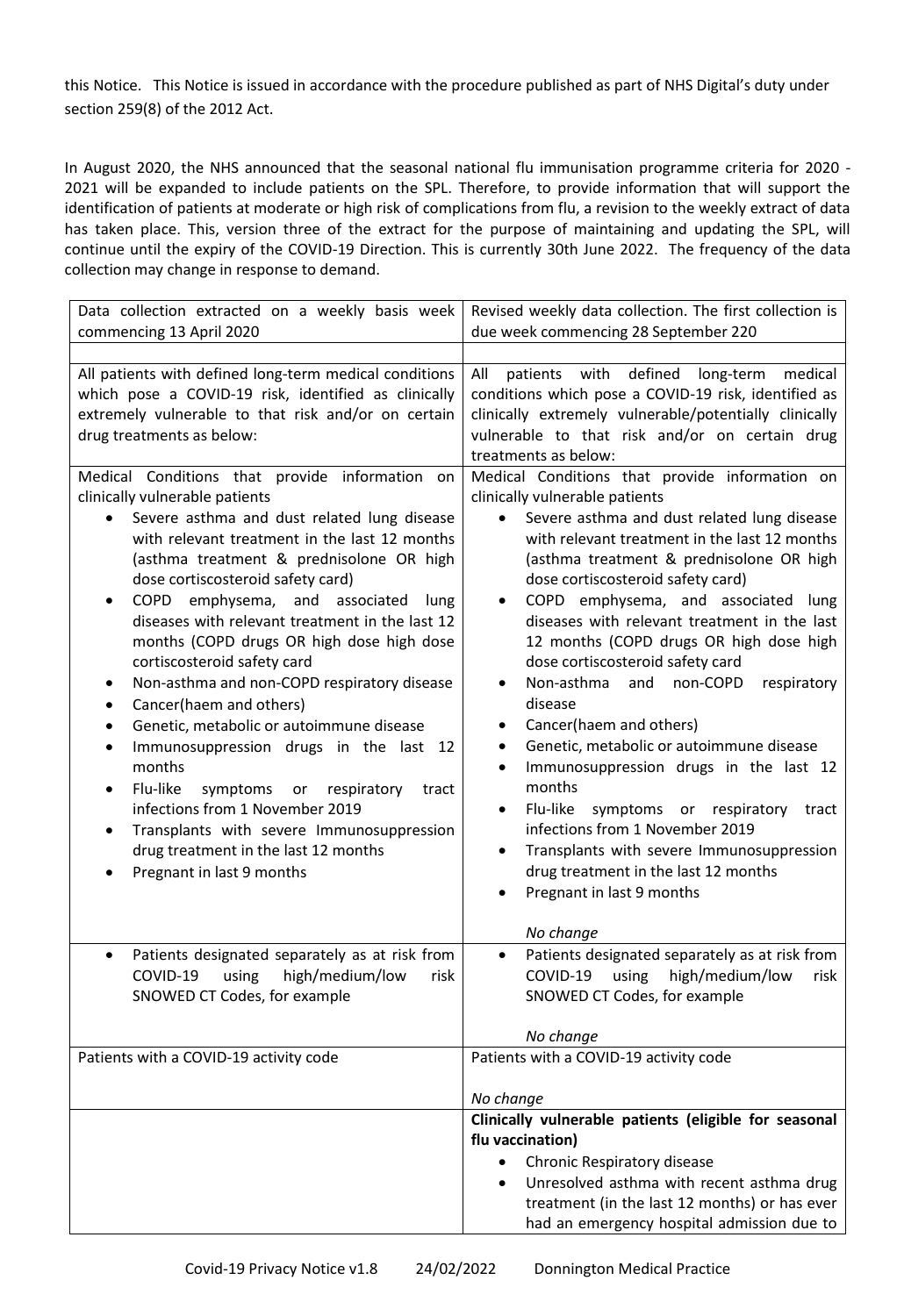| asthma                                                                                |
|---------------------------------------------------------------------------------------|
| Chronic heart disease                                                                 |
| Unresolved chronic kidney disease stage3,4                                            |
| and 5                                                                                 |
| Unresolved diabetes mellitus                                                          |
| Unresolved immunosuppression diagnosis                                                |
| Immunosuppression procedure in the last 12<br>٠                                       |
| months                                                                                |
| Chronic Liver disease                                                                 |
| Chronic neurological disease<br>$\bullet$<br>Pregnant in the last 9 months (different |
| cluster to clinically extremely vulnerable                                            |
| group)                                                                                |
| In patients aged 16 and over: BMI of 40+ in                                           |
| the last 12 months                                                                    |
| In patients aged 16 and over: Latest BMI in                                           |
| the last 3 years was 40+                                                              |
| Learning disability (including Down's)                                                |
| Has a "requires flu vaccination" code<br>٠                                            |
| Identified as a healthcare worker in the last                                         |
| 12 months                                                                             |
| Household<br>contact<br>of<br>an                                                      |
| immunocompromised individual                                                          |
| <b>Other Potentially clinically Vulnerable patients</b>                               |
| Unresolved hypertension                                                               |
| Pulmonary hypertension                                                                |
| Dementia                                                                              |
| Systemic lupus                                                                        |
| Discoid and non-systemic lupus                                                        |
| Psoriasis                                                                             |
| Rheumatoid<br>arthritis<br>associated<br>and                                          |
| disorders                                                                             |
| Additional Data items for Patients from the above                                     |
| groups                                                                                |
| Latest ethnic category code (all groups)                                              |
| Earliest code indicating that the patient has<br>died (all groups)                    |
| Latest smoking status (all groups)                                                    |
| Blood pressure from the last 2 years (all                                             |
| groups)                                                                               |
| In patients aged 16 and over: all BMI and                                             |
| weight in last 5 years plus height (all groups)                                       |
| IFCC-HbA1c in the last 2 years (for diabetic                                          |
| patients in the flu group only)                                                       |
| Latest COPD resolved and admission codes                                              |
| (for COPD Patients in the clinically extreme                                          |
| vulnerable group only)                                                                |
| ACE inhibitors, ARBs and non-steroidal anti-                                          |
| inflammatory drugs in the last 12 months (all                                         |
| groups)<br>Latest asthma emergency admission codes                                    |
| (for asthma patients in flu group only)                                               |
| Asthma-related drug treatments in the last                                            |
| 12 months (for asthma patients in the flu                                             |
| group only)                                                                           |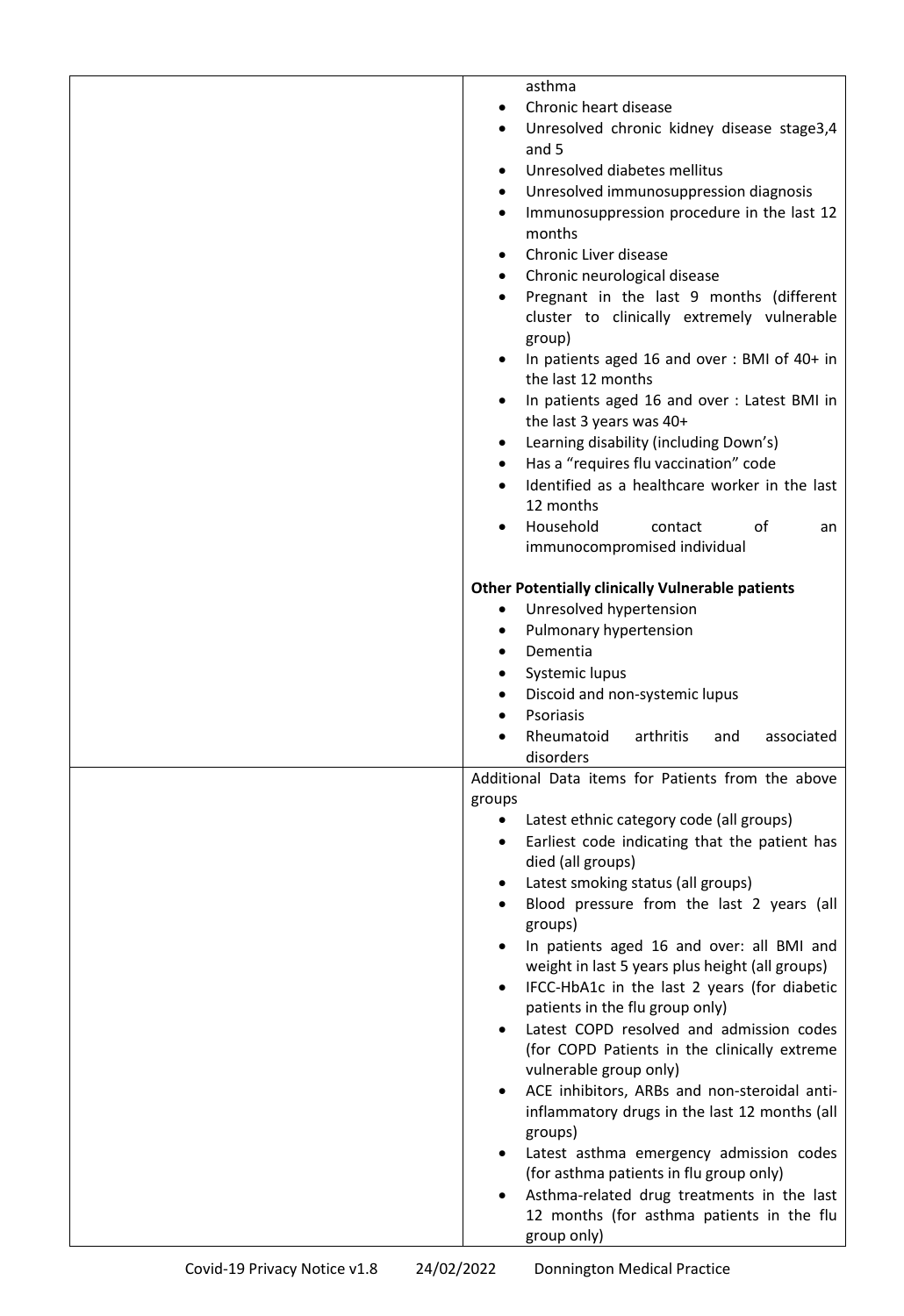The Secretary of State has directed NHS Digital to collect, process and analyse data in connection with COVID-19 to support the Secretary of State's response to COVID-19 and support various COVID-19 purposes set out in the COVID-19 Public Health Directions 2020, 17 March 2020 (COVID-19 Direction) (as amended) (COVID-19) Direction) and below. This enables NHS Digital to collect data and analyse and link the data for COVID-19 purposes with other data held by NHS Digital. The rationale for changing the data extraction is that the initial data collection was based on an existing specification for flu vaccination eligibility. This data extraction was then refined in order to more accurately reflect the patients who are clinically extremely vulnerable to COVID-19 and also to minimise the data we are collecting. A further refinement of the data extraction has taken place leading to the inclusion of new data being extracted. This will provide information to inform vaccination programmes. This General Practice Extraction

Service (GPES) data will be extracted weekly and be used to assist in producing a weekly update of the SPL. The objective of this collection is on an ongoing basis to identify patients registered at General Practices who may be: • clinically extremely vulnerable if they contract COVID-19 • at moderate or high risk of complications from flu or COVID-19. The data collected will be analysed and linked with other data NHS Digital or other organisations hold to identify: • a list of clinically extremely vulnerable patients who will be advised to take shielding measures to protect themselves. Advice given to these patients has been published by Public Health England and is available here: https://www.gov.uk/government/publications/guidance-on-shielding-and-protectingextremely-vulnerablepersons-from-covid-19/guidance-on-shielding-and-protectingextremely-vulnerable-persons-from-covid-19#whatdo-we-mean-by-extremelyvulnerable • a list of patients at moderate or high risk of complications from flu to inform the flu call/recall vaccination programme.

Further information on the flu programme can be found here: [Coronavirus \(england.nhs.uk\)](https://www.england.nhs.uk/coronavirus/)

The extract may also be used for future direct care purposes relating to the COVID-19 outbreak. The methodology NHS Digital has used to produce the SPL is explained in detail and is published on the NHS Digital SPL website page here:

# https://digital.nhs.uk/coronavirus/shielded-patient-list Patients

added to the SPL will be contacted by post, email (and/or SMS message where this is necessary) by the NHS on behalf of the Chief Medical Officer, Chris Whitty, to:

• advise of the measures they can take to reduce their risk of contracting the virus and sign-post them to the Extremely Vulnerable Persons service operated by gov.uk a[t https://www.gov.uk/coronavirus-extremely-vulnerable](https://www.gov.uk/coronavirus-extremely-vulnerable)

• offer a flu vaccination or to contact non-responders who remain unvaccinated (as per NHS England specifications for the service). The SPL will also be used to inform GPs of their individual patients on the SPL, by flagging those patient records on GP patient record systems. The SPL will be shared with a variety of other organisations involved in the care and support of those patients and for planning, commissioning and research purposes associated with COVID-19. Full details of those with whom information has been shared can be found on the NHS Digital SPL website here:

[https://digital.nhs.uk/coronavirus/shielded-patient-list/distribution.](https://digital.nhs.uk/coronavirus/shielded-patient-list/distribution)

Requests by organisations to access record level data from this collection will be subject to Independent Group Advising on the Release of Data (IGARD) consideration. Data applicants will need to demonstrate they have a lawful basis to access the data for COVID-19 purposes.

## **Benefits of the collection**

Organisations, including Government, health and social care organisations need to access this vital data for a range of COVID-19 purposes, to help plan, monitor and manage the national response to the COVID-19 pandemic, which will help save lives. COVID-19 purposes for which this data may be analysed and used may include: • understanding COVID-19 and risks to public health, trends in COVID-19 and such risks, and controlling and preventing the spread of COVID-19 and such risks • identifying and understanding information about patients or potential patients with, or at risk of COVID-19, information about incidents of patient exposure to COVID-19 and the management of patients with or at risk of COVID-19 including: locating, contacting, screening, flagging and monitoring such patients and collecting information about and providing services in relation to testing, diagnosis, self-isolation, fitness to